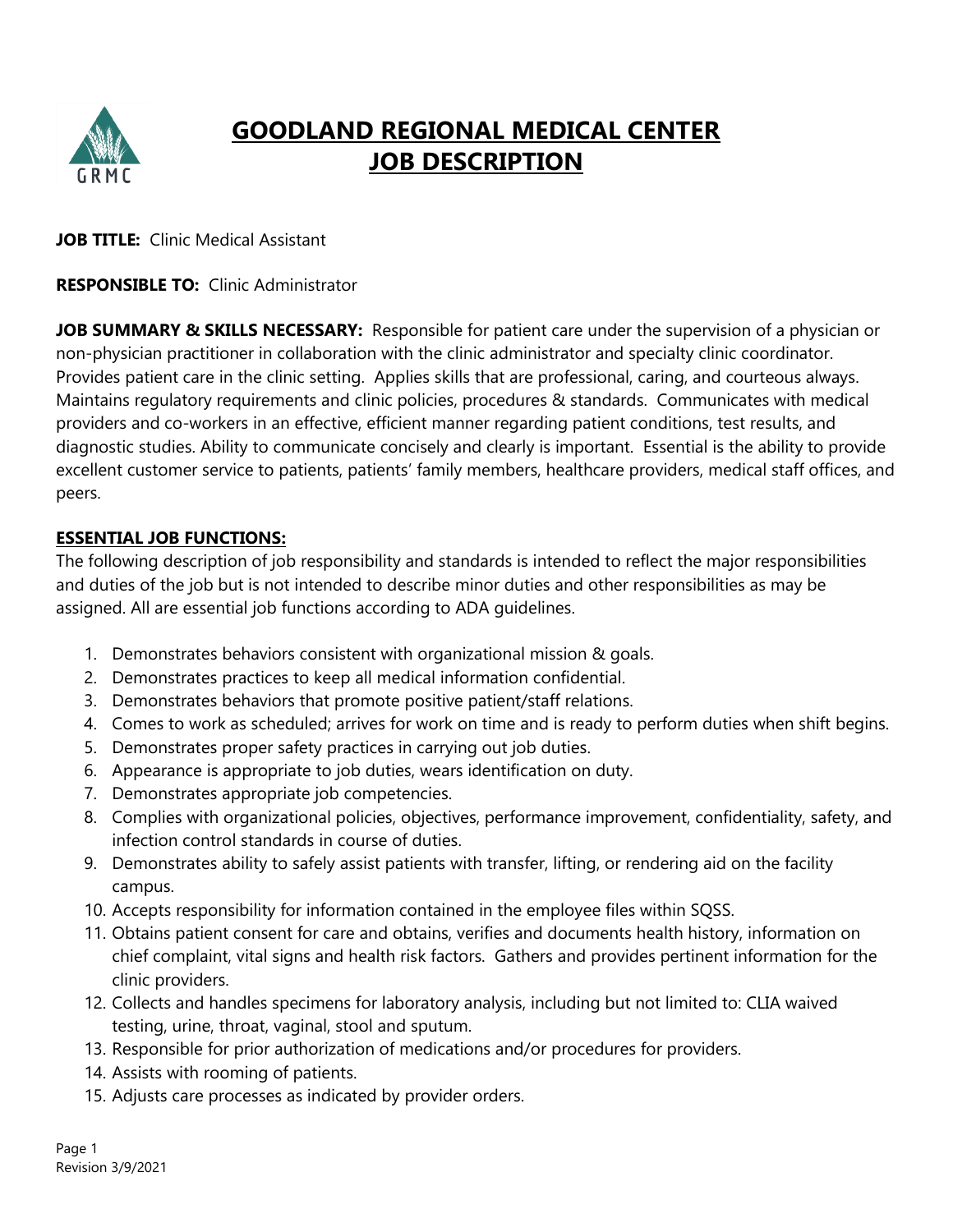- 16. Performs appropriate screenings under provider supervision for patients of diverse ages and their families based on current standards of care.
- 17. Utilizes appropriate pain management techniques, and relays information to patient/family regarding pain management.
- 18. Creates a care environment that optimizes patient safety and reduces likelihood of medical errors.
- 19. Demonstrates knowledge of human growth and development for patients of all ages.
- 20. Identifies needs of patients & families.
- 21. Communicates appropriately to medical providers, patients, and families.
- 22. Administers medications and treatments as directed. Assists other healthcare professionals in performing exams, diagnostic procedures and treatments and minor medical procedures, monitors and documents treatment progress and patient response to level of licensure maintaining aseptic technique.
- 23. Documents assessments, interventions, patient/family responses and medications dispensed/prescribed and test results in the medical record. May take verbal orders from providers and input them into the EMR following proper procedure incident to physician.
- 24. Treats patients and families with respect and dignity and interacts professionally with everyone while performing duties.
- 25. Meets documentation standards electronically or as otherwise required.
- 26. Maintains working knowledge of medications and their administration based upon age of patient and their medical condition.
- 27. Answers phone calls in a professional manner, refers patient problems to medical providers, and assists with patient appointments as may be necessary.
- 28. Ensures adequate stock of supplies and equipment daily and assists with cost containment through proper ordering and conservation of supplies.
- 29. Always manages and operates equipment safely. Identifies needed instrument and equipment maintenance, identifying problems and coordination of appropriate repairs.
- 30. Maintains quality control methods.
- 31. Promotes wellness by providing patient education materials and communicating physician instructions.
- 32. Tracks quality assurance data and refers for acute and chronic care management pr provider orders.
- 33. Adaptability to situations involving the interpretation of feelings, ideas, or facts in terms of personal viewpoint.
- 34. Adaptability to influencing people in their opinions, attitudes, or judgments about ideas or things.
- 35. Adaptability to making generalizations, evaluations, or decisions based on sensory or judgmental criteria.
- 36. Adaptability to making generalizations, evaluations or decisions based on measurable or verifiable criteria.
- 37. Adaptability to dealing with people beyond giving and receiving instructions.
- 38. Adaptability to performing under stress when confronted with emergency, critical, unusual, or dangerous situations; or situations in which working speed and sustained attention are make-or break aspects of the job.
- 39. Adaptability to performing a variety of duties, often changing from one task to another of a different nature without loss of efficiency or composure
- 40. Adaptability to maintain both a high standard of courtesy and cooperation in dealing with coworkers, patients and visitors, and satisfactory job performance despite the stress of a medical work environment.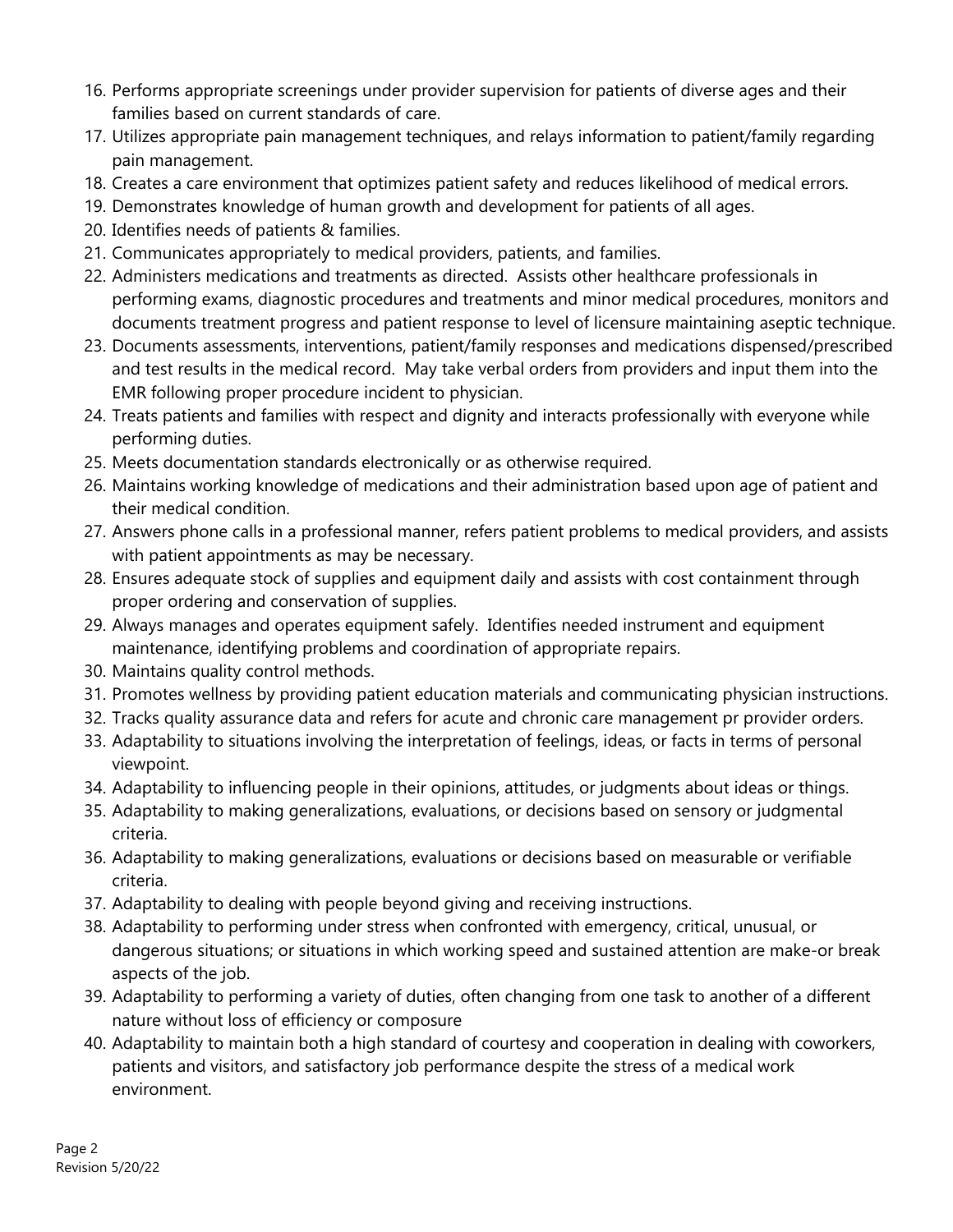- 41. Consults other departments and outside resources to facilitate an interdisciplinary approach to patient care.
- 42. Responsible for understanding clinic and hospital policies and communicating such to patients and families.
- 43. Scribes may assist the physician throughout clinic to increase efficiency and productivity of the physician they are working for. The primary duties include performing all clerical and information technology functions for the physician, including operation of the electronic medical record by accurately and thoroughly documenting medical visits and procedures as they are being performed by the physician i.e. medical history, physical exam, procedures and treatments, patient education, diagnosis, prescriptions, orders, etc. Must comply with standards and the legal/ethical requirements for preparing medical documents and for maintaining patient confidentiality.
- 44. Fosters positive public relations for the organization, internally and externally with all customers.
- 45. Establishes a customer friendly environment that treats patients and families with respect and dignity and reflects positively on GRMC's mission, vision, and values.
- 46. Maintains a good working relationship with staff, medical providers, and all hospital service areas.
- 47. Participation in in-service training as well as other opportunities for professional development as assigned by GRMC management.
- 48. Performs all other duties as may be assigned by management staff.

## **POSITION QUALIFICATIONS**:

**Minimum Education:** High school diploma or general equivalency diploma (GED), recent experience working in a medical facility/office in a medical assisting or equivalent role. Medical Assistant diploma or certification as a Medical Assistant preferred. Current BLS or CPR certification.

**Minimum Experience:** One (1) year experience, clinic experience preferred. Will provide on the job training on a case-by-case basis.

**PHYSICAL DEMANDS:** (Please indicate appropriate code for each from those below)

| Stand:                           | Frequently   | Lift/Carry:                 |              | <b>Push/Pull:</b> |              |
|----------------------------------|--------------|-----------------------------|--------------|-------------------|--------------|
| Walk:                            | Frequently   | $0-10$ pounds:              | Frequently   | $10-25$ pounds:   | Frequently   |
| Sit:                             | Occasionally | $10-20$ pounds:             | Frequently   | 25-50 pounds:     | Frequently   |
| <b>Squat/Kneel: Occasionally</b> |              | 20-50 pounds:               | Occasionally | 50-100 pounds:    | Occasionally |
| Bend:                            | Occasionally | 50-100 pounds: Occasionally |              | $100+$ pounds:    | Rarely       |
|                                  |              | $100+$ pounds:              | Rarely       |                   |              |

**\*\***Reasonable accommodations may be made to enable individuals with disabilities to perform the position accountabilities without compromising patient care or departmental efficiency. However, should it de determined that the employee cannot meet the position accountabilities with or without accommodation, it is the right of GRMC to release the individual under Kansas "Employment at Will" doctrine\*\*

**Working conditions:** Clinic nursing with exposure to a wide variety of unpleasant patient elements in course of daily duties. Involves being on one's feet a great deal, considerable walking to & from patient encounters, assisting patients in with medical needs as ordered by provider. May be required to lift 25-50 pounds and/or